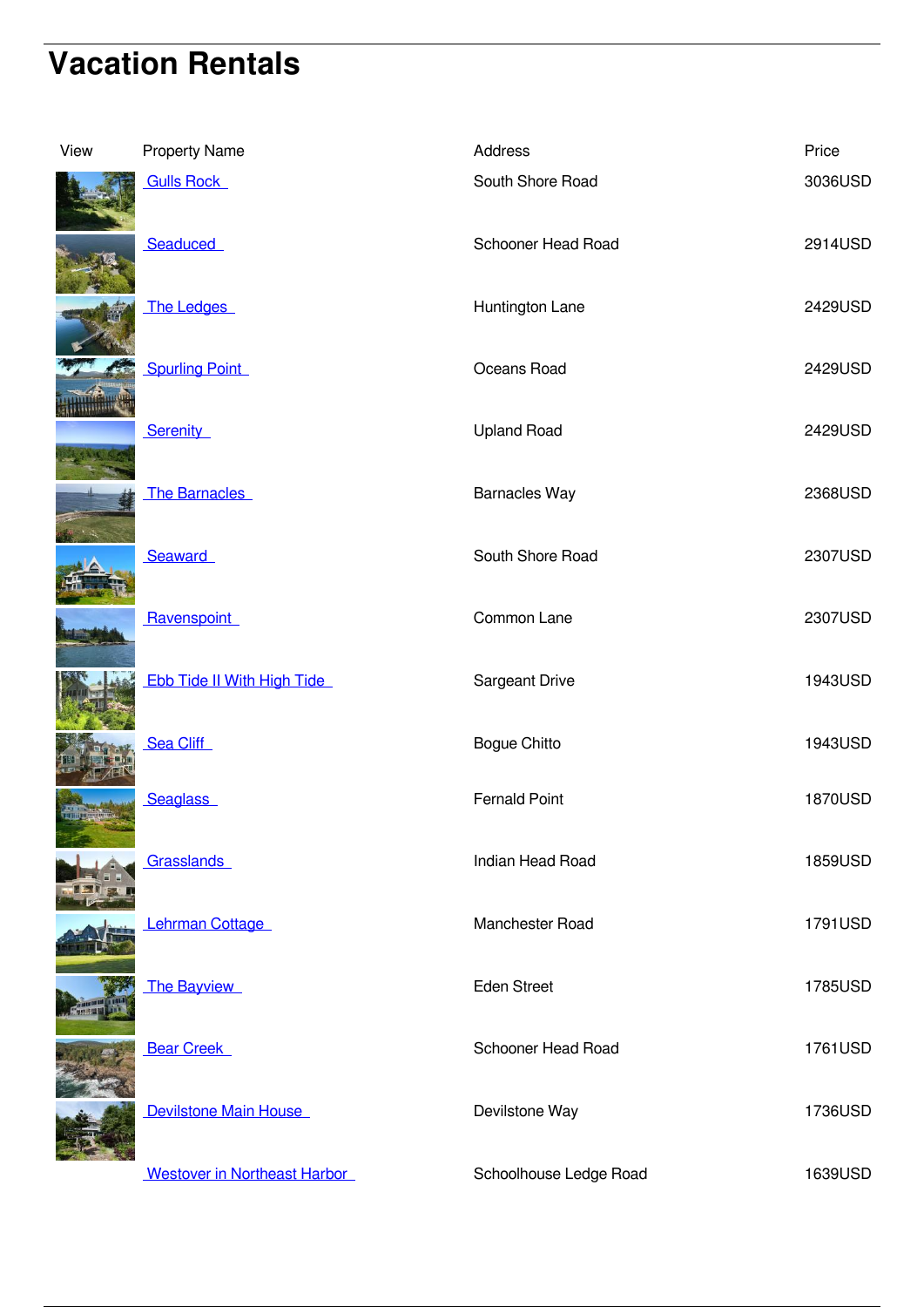|  | <b>Eden Rock Oceanside</b> | <b>Bogue Chitto</b>      | 1639USD |
|--|----------------------------|--------------------------|---------|
|  | <b>Nantibi</b>             | Ocean View Lane          | 1579USD |
|  | Sol's Cliff                | Sols Cliff Road          | 1548USD |
|  | Sea Ledges                 | Shore Road               | 1518USD |
|  | <b>Bear Cove</b>           | Bear Island Way          | 1518USD |
|  | <b>Fairview</b>            | Sound Drive              | 1457USD |
|  | <b>Felicitas</b>           | Schoolhouse Ledge        | 1457USD |
|  | <b>Bagatelle Compound</b>  | <b>Eden Street</b>       | 1427USD |
|  | <b>Eastward Way</b>        | <b>Clifton Dock Road</b> | 1396USD |
|  | The Perch                  | Harborside Road          | 1396USD |
|  | <b>Rising Sun Cottage</b>  | Sols Cliff Road          | 1360USD |
|  | <b>Copper Top</b>          | Sound Drive              | 1360USD |
|  | The Starr House            | Old Spruce Lane          | 1336USD |
|  | Sound of the Sea           | Sols Cliff Road          | 1336USD |
|  | <b>Clubhouse</b>           | Main Street              | 1336USD |
|  | <b>Tranquility</b>         | Milliken Road            | 1336USD |
|  | <b>Headquarters</b>        | Pantops Lane             | 1336USD |
|  | <b>Bagatelle</b>           | Eden Street              | 1275USD |